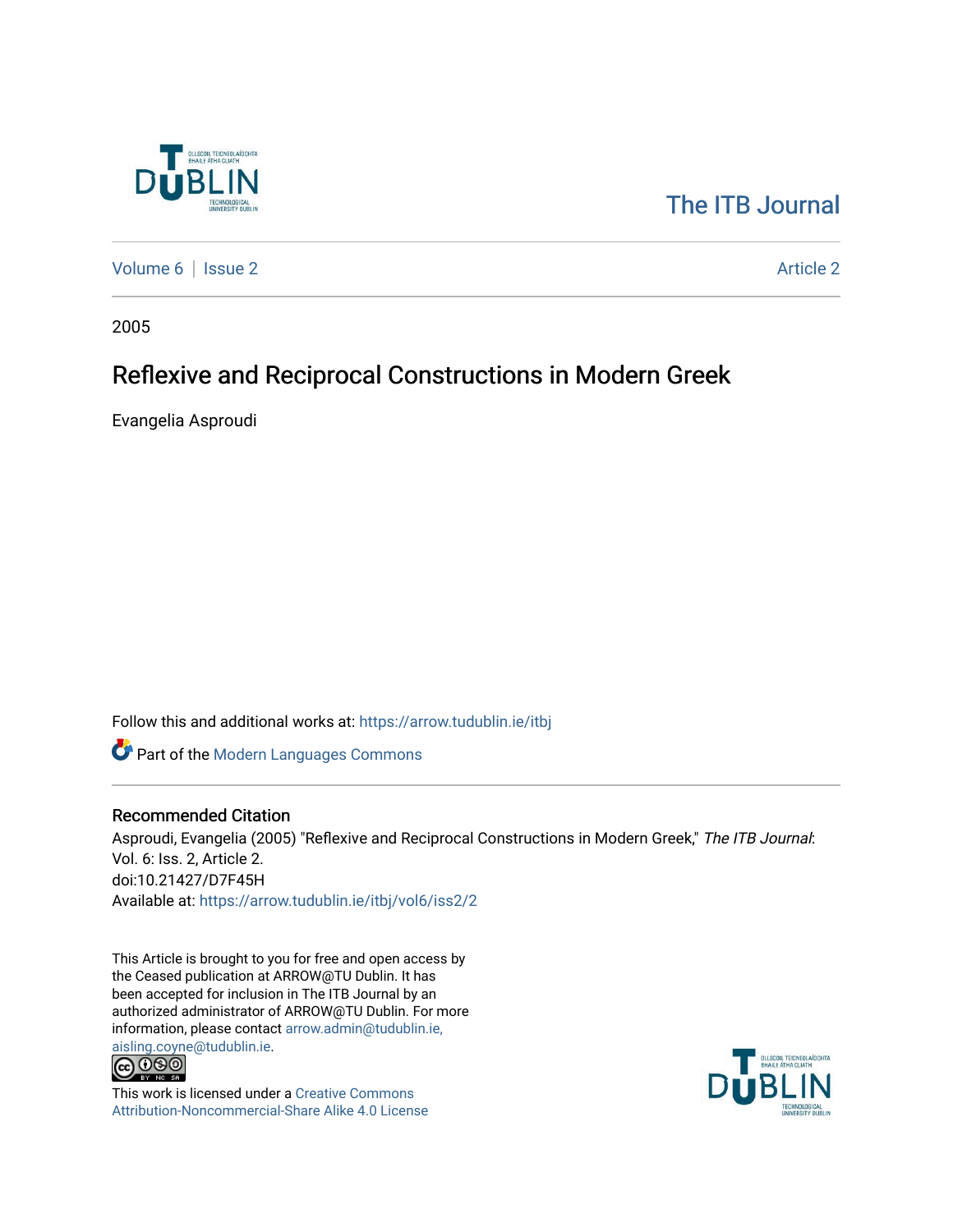## **Reflexive and Reciprocal Constructions in Modern Greek**<sup>∗</sup>

## Evangelia Asproudi Trinity College Dublin

#### **Abstract**

*This paper examines the various constructions that convey reflexivity and reciprocity in Modern Greek. Modern Greek reflexive and reciprocal constructions are characterized by a considerable degree of overlap between them, in the sense that they are structurally parallel to each other. More concretely, both reflexives and reciprocals in the language can be lexicalized through the addition of the non-active suffix -mai to a transitive verb; moreover, reflexivity and reciprocity can be syntactically realized by means of an active transitive verb followed by a pronominal that is referentially bound to an antecedent. Lastly, pronoun incorporation to a –mai verb constitutes another way of expressing reflexivity and reciprocity in the language, while in certain cases reflexivity/ reciprocity is inherently encoded in the semantics of individual verb predicates. The analysis is implemented within Role-and-Reference Grammar; the richness of the data, however, dictates the need for the enrichment of the framework. Specifically, the traditional Role-and-Reference Grammar organization structure is extended through the postulation of additional steps to the semantics-to-syntax derivational process and through the introduction of a feature-based analysis at the semantic level of representation. What is aimed in this way is a more thorough and effective analysis of the constructions under examination.*

### **1. MG Reflexives and Reciprocals: Description**

Reflexive and reciprocal constructions are closely correlated in Modern Greek (henceforth MG). At a semantic level, the surface subject of both reflexives and reciprocals in MG encodes not only agentivity, but also affectedness by itself (in the case of reflexives) or by a partner (in the case of reciprocals), which is, in essence, a crosslinguistic property of reflexive and reciprocal subjects (Shibatani 1985, pp.840-841).

Apart from the semantic correlation between reflexives and reciprocals in MG, it should be noted that there is also a considerable degree of syntactic overlap between them. Taking into account that a variety of structures can give rise to a reflexive or a reciprocal reading in MG, it will be illustrated that reflexive structures parallel reciprocal structures in their formation; besides, it is worth noting that reflexivity and reciprocity can be expressed under certain circumstances through the use of the same structure, thus giving rise to a potentially ambiguous interpretation. The discussion will firstly turn to an examination of MG reflexives.

 $*$  The contents of this paper are part of my M.Phil. in Linguistics thesis, which was submitted on  $29<sup>th</sup>$ August 2005 to the Centre for Language and Communication Studies, Trinity College Dublin, Ireland. I would like to express my deep gratitude to my supervisor Dr. Brian Nolan for all his input, support and inspiration; his insightful comments and supportive feedback have been of great assistance to me in the writing of my thesis, making him an invaluable guide throughout. In addition, I would like to thank Dr. Ianthi Tsimpli for generously providing me with a wealth of intuition on the Modern Greek data. All shortcomings remain, of course, my own responsibility.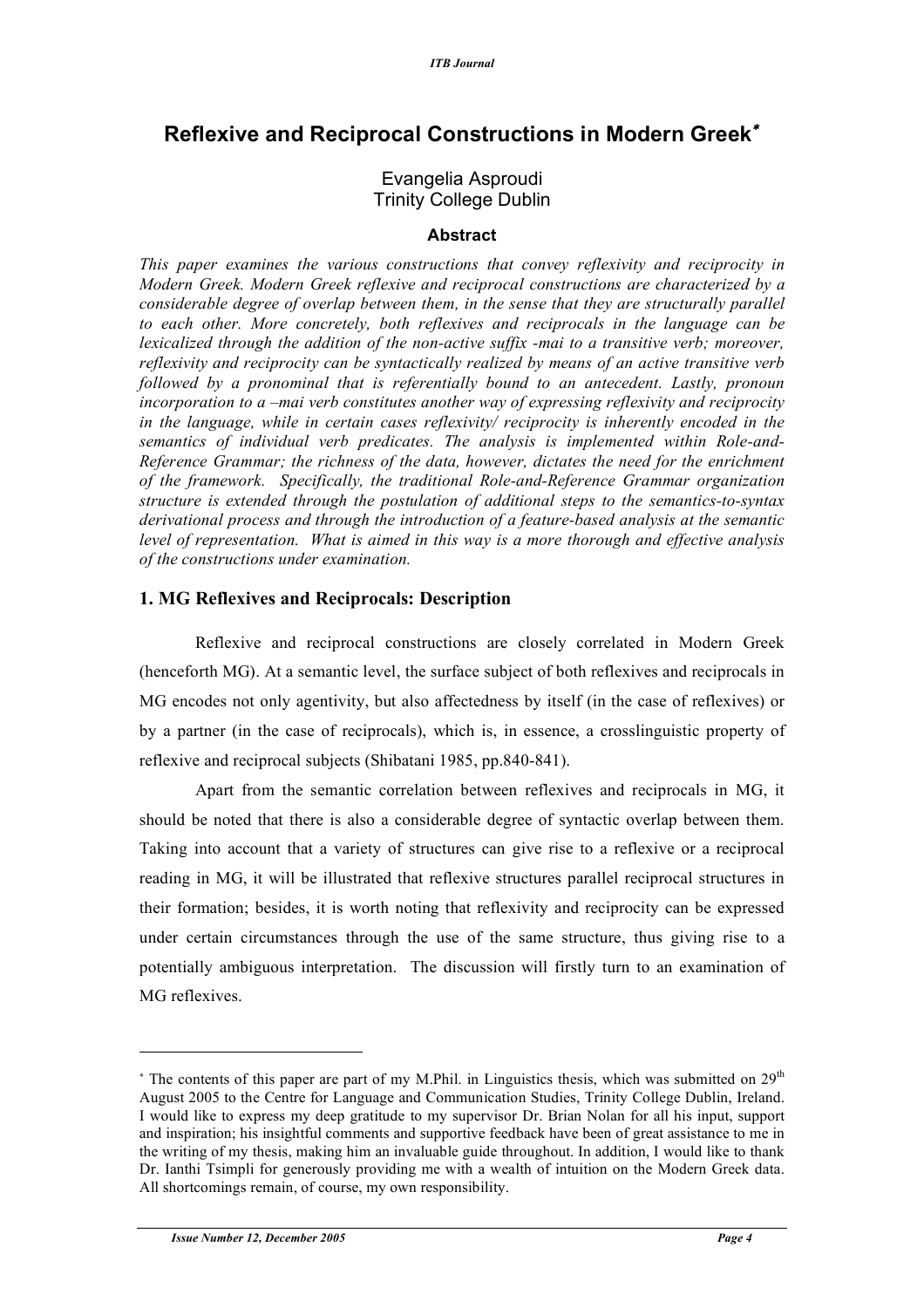### *1.1 MG Reflexives*

As Papangeli (2004, p.44) remarks, "at least three constructions in Greek give rise to reflexive reading…". In the majority of cases, MG reflexives are, following VanValin & LaPolla's (1997, p.393) terminology, lexical in nature; they are namely morphologically marked by the addition of the non-active<sup>1</sup> suffix  $-mai^2$  to a transitive verb, thus leading to its detransitivization (1a, 1b, 1c, 1d, 1e). An alternative way of expressing reflexivity involves the prefixation of the reflexive pronoun *afto-* ('self') to a verb that already carries the suffix *– mai* (Mackridge 1987, p.88) (1f, 1g). Furthermore, a reflexive reading can also arise in MG when an active<sup>3</sup> transitive verb is followed by the full anaphoric pronoun *o eaftos mu* ('myself') in accusative case<sup>4</sup> that stands in a coreference relation with its antecedent (Tzartzanos 1946, p.239). Sentences *1h* and *1i* exemplify this structure, which is referred to as a 'coreference reflexive' or a 'plain reflexive' construction by VanValin & LaPolla (1997, p.396):

verbal suffix is provided below:

| <b>PERSON</b>              |                 |               |
|----------------------------|-----------------|---------------|
|                            | <b>SINGULAR</b> | <b>PLURAL</b> |
| ı ST                       | -mai            | -maste        |
| $2^{\overline{\text{ND}}}$ | -sai            | -ste          |
| RD                         | -tai            | -ndai         |

l

 $3 \text{ MG}$  active present-tense verbal suffixes are shown in the following table:

| <b>PERSON</b> |                 |        |
|---------------|-----------------|--------|
|               | <b>SINGULAR</b> | PLURAL |
| ı ST          | -0              | -me    |
| $2^{ND}$      | $-eis/-as$      | -te    |
| 2 RD          | -ei             | -ne    |

<sup>4</sup> The full paradigm of the anaphoric pronoun in accusative case is as follows:

| <b>PERSON</b>          |                         |               |
|------------------------|-------------------------|---------------|
|                        | <b>SINGULAR</b>         | <b>PLURAL</b> |
| SТ                     | ton eafto mu            | ton eafto mas |
| $\gamma$ <sub>ND</sub> | ton eafto su            | ton eafto sas |
| $2$ RD                 | ton eafto $tu/tis/tu^*$ | ton eafto tus |

\* *masculine/ feminine/ neuter*

<sup>&</sup>lt;sup>1</sup> Following Embick (2004), Alexiadou & Anagnostopoulou (2004) and Tsimpli (in press-b), the term 'non-active' morphology will be used in the present paper to refer to *-mai*, since it is more compatible with the various structures in which this suffix occurs in MG. *–mai* occurs namely in passives, anticausatives, middles, reflexives and reciprocals in the language.<br><sup>2</sup> *-mai* is a 1<sup>st</sup> person singular present-tense suffix; the full paradigm of the MG non-active present-tense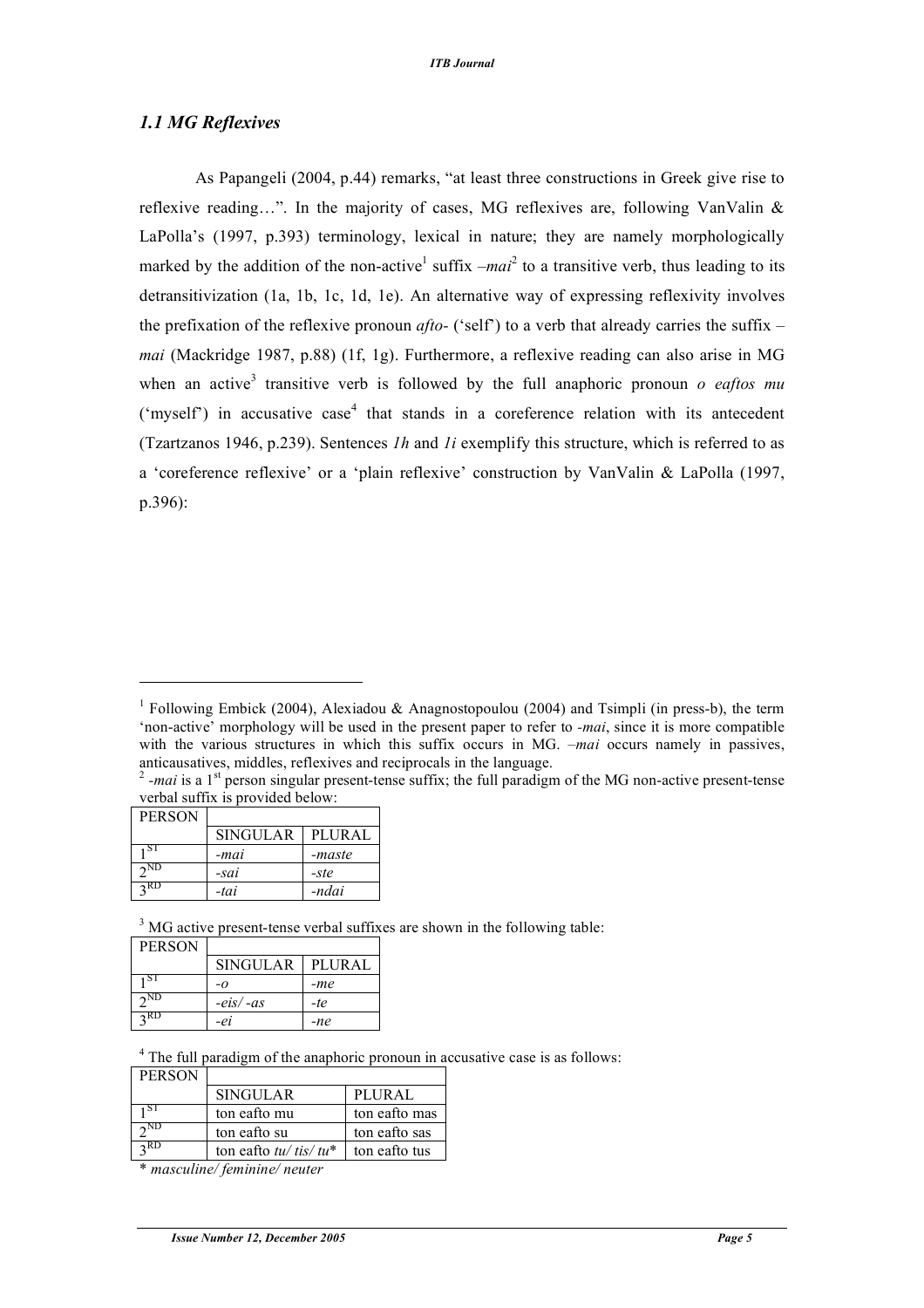$(1)^5$  a. Kitaxtike ston kathrefti. look-3sg.past.non-act to the-acc.masc.sg. mirror 'S/he looked at herself/himself in the mirror.' (Mackridge 1987, p.88)

b. O athlitis proponeitai.

the-nom.masc.sg. athlete train-3sg.pres.non-act.

'The athlete trains himself.' (Tsopanakis 1994, p.356)

c. I mifi dithike

the-nom.fem.sg. bride dress-3sg.past.non-act.

'The bride got dressed.' (Tsimpli in press-a, p.12)

d. Xtenizomai sto kommotirio tis

comb-1sg.pres.non-act. at the-acc.neut.sg. hairdresser's the-gen.fem.sg.

geitonias.

 $\overline{a}$ 

neighbourhood

'I have my hair done at the hairdresser's in the neighbourhood."

(Tsimpli in press-a, p.13)

a. Pigha sto kureio ki ekopsa ta go-1sg.past.act. to the-acc.neut.sg. barber and cut-1sg.past.act. the-acc.neut.pl. mallia mu. hair my 'I had my hair cut at the barber.' (Tzartzanos 1946, p.245)

b. Ravo ena kostumi. saw-1sg.pres.act. a-acc.neut. custome 'I have a costume made.' (Tsopanakis 1994, p.356)

<sup>5</sup> From a semantic perspective, MG reflexives can be either direct or indirect. Direct reflexives (see *1a*, *1b*, *1c*, *1f*, *1g*, *1h*, *1i*) are characterized by the volitionality as well as the direct affectedness of the chief participant (Kemmer 1993, p.205), while indirect reflexives denote an action where the agent and the beneficiary are coreferential but distinct entities (Kemmer 1993, p.74). With specific reference to MG indirect reflexives, they express, according to traditional grammarians (cf. Tzartzanos 1946, Tsopanakis 1994), situations where the subject is thought to do something for himself/ herself, or to something that s/he owns, through the mediation of a third participant (Tzartzanos 1946, p.240). Indirect reflexivity is syntactically expressed in the majority of cases through the use of *–mai* verbs (see *1d*, *1e*). It should be noted, however, that in certain contexts, even morphologically active verbs can have an indirect reflexive interpretation, as illustrated in the following examples: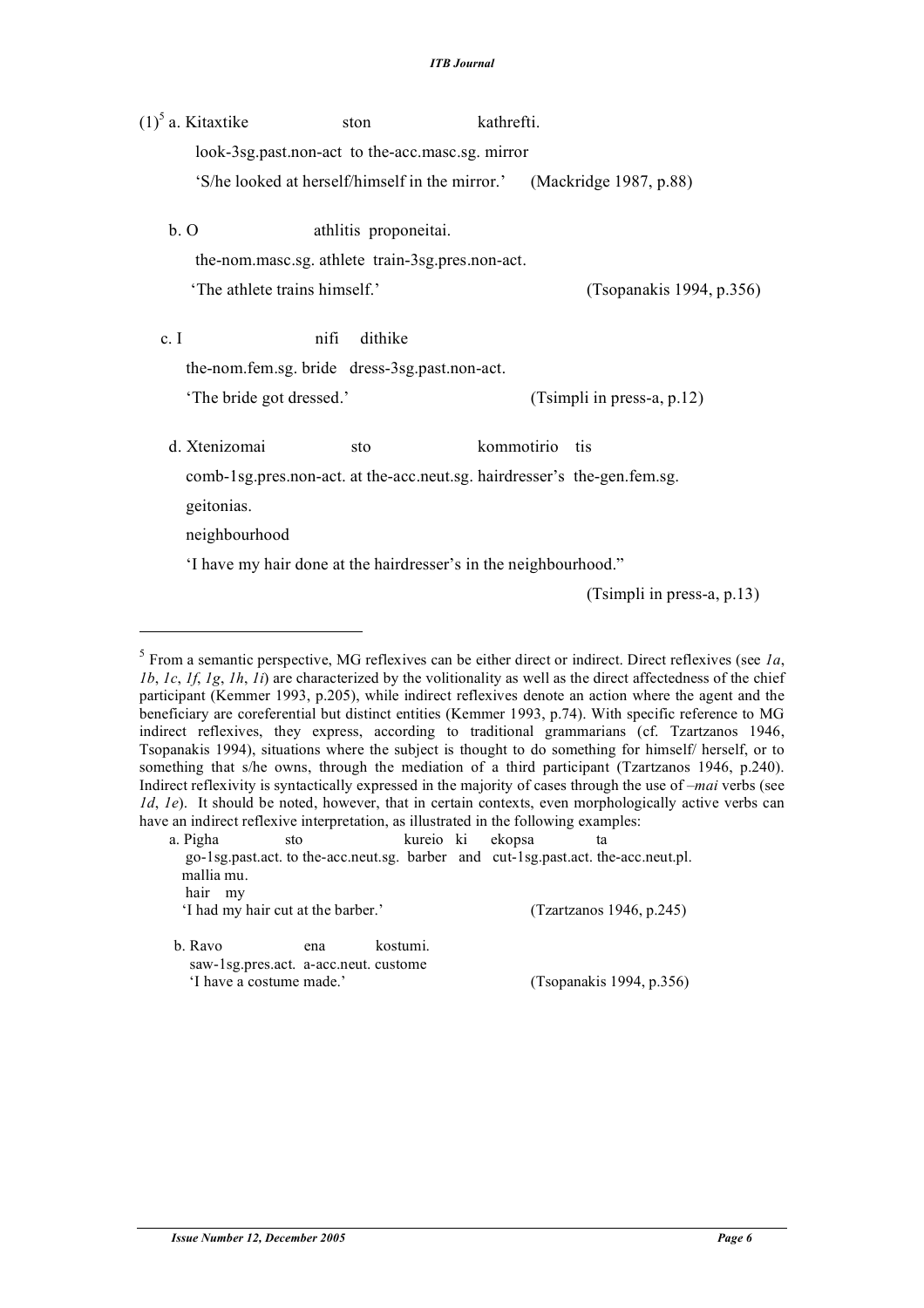| e. Egrafomai                                            | sto | panepistimio.                         |                                       |  |  |
|---------------------------------------------------------|-----|---------------------------------------|---------------------------------------|--|--|
| enroll-1sg.pres.non-act. in the-acc.neut.sg. university |     |                                       |                                       |  |  |
| 'I am enrolled in the university.'                      |     | (Tzartzanos 1946, p.240)              |                                       |  |  |
| f. Aftokatastrefomai.                                   |     |                                       |                                       |  |  |
| self destroy-1sg.pres.non-act                           |     |                                       |                                       |  |  |
| 'I destroy myself.'                                     |     |                                       | (Theophanopoulou-Kontou, 1997, p.117) |  |  |
| g. Aftodhiafimizomai.                                   |     |                                       |                                       |  |  |
| self advertise-1sg.pres.non-act                         |     |                                       |                                       |  |  |
| 'I advertise myself.'                                   |     | (Theophanopoulou-Kontou, 1997, p.117) |                                       |  |  |
| h. Dino                                                 | ton | eafto mu.                             |                                       |  |  |
| dress-1sg.pres.act. the-acc.masc.sg self my             |     |                                       |                                       |  |  |
| 'I get dressed.'                                        |     |                                       | (Tzartzanos 1946, p.239)              |  |  |
| i. Gimnazeis                                            | ton | eafto su.                             |                                       |  |  |
| train-2sg.pres.act. the-acc.masc.sg. self your          |     |                                       |                                       |  |  |
| 'You train yourself.'                                   |     |                                       | (Tzartzanos 1946, p.239)              |  |  |

It is worth noting that the coreference reflexive of some verbs is used only for emphatic purposes (Tzartzanos 1946, p.244, Papangeli 2004, p.45) (2a, 2b), while the same construction constitutes the unique means of expressing reflexivity with deponent verbs<sup>6</sup> (2c). An emphatic reflexive interpretation can also be attained through the use of a non-active verb followed by the adjunct adjectival phrase *monos/ monaxos mu* ('by myself') predicating the subject (Tzartzanos 1946, p.244) (2d, 2e, 2f). Lastly, it should be mentioned that certain morphologically active verbs, like *girizo* ('to turn around'), *allazo* ('to change') and *gerno* ('to lean'), can acquire a reflexive meaning without being followed by an anaphoric pronoun (Tzartzanos 1946, p.245):

<sup>6</sup> Deponent verbs are verbs that are retrieved from the lexicon with the suffix *–mai*. The presence of *– mai*, however, is not associated with an affected surface subject; on the contrary, the surface subject of deponents is fully agentive in nature.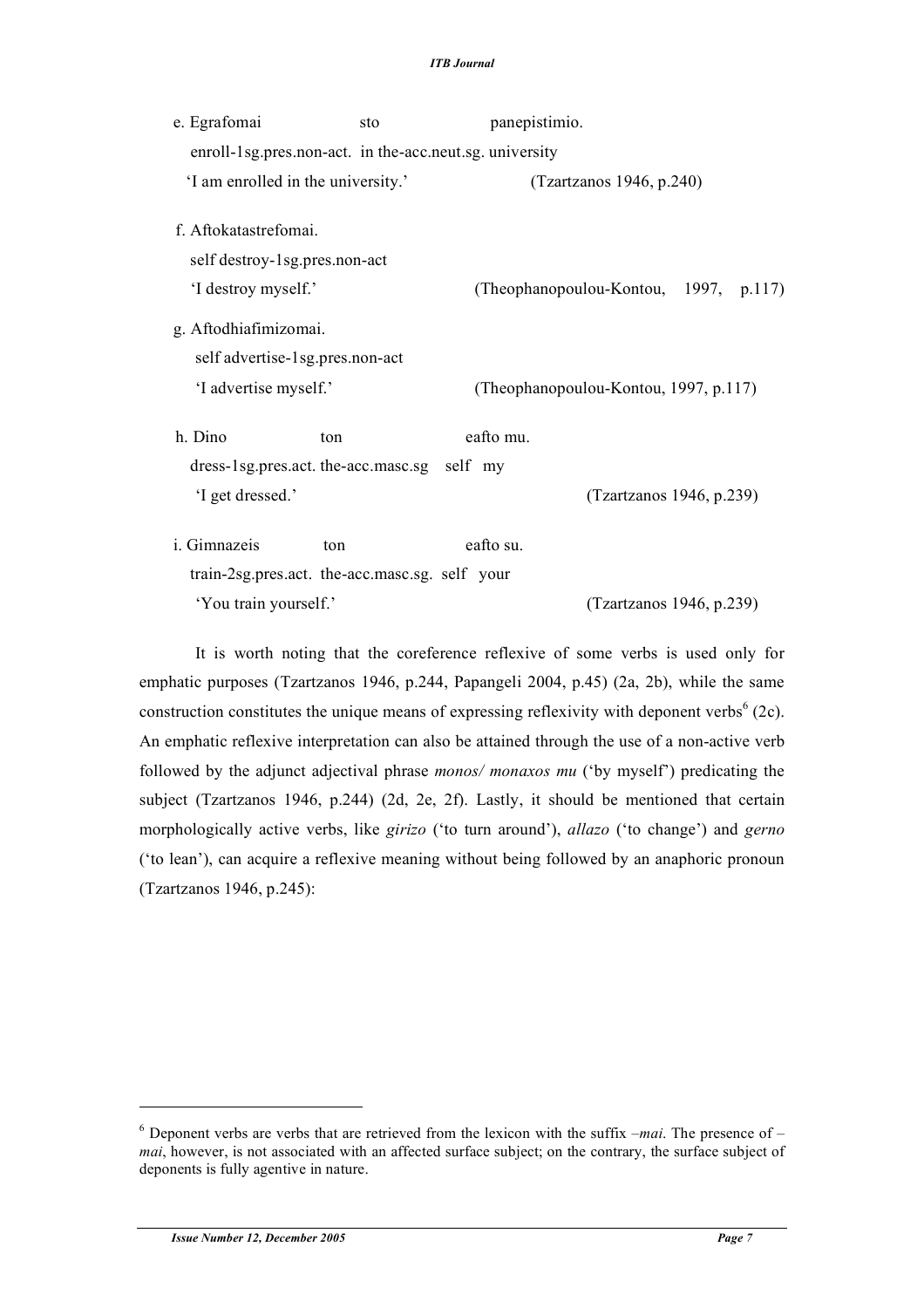| $(2)$ a. Dhe gnorizeis                           | ton                                                                | eafto su. |                          |
|--------------------------------------------------|--------------------------------------------------------------------|-----------|--------------------------|
| not know-3sg.pres.act.the-acc.masc.sg. self your |                                                                    |           |                          |
| 'You don't know yourself.'                       |                                                                    |           | (Tzartzanos 1946, p.244) |
| b. Edho o                                        | kosmos xanetai                                                     |           | ki                       |
| here                                             | the-nom.masc.sg. world fall apart-3sg.pres.non-act. and            |           |                          |
| $\mathbf{O}$                                     | Giannis plenei                                                     | ton       | eafto tu.                |
|                                                  | the-nom.masc.sg. John wash-3sg.pres.act. the-acc.masc.sg. self his |           |                          |
|                                                  | 'The world is falling apart and John is washing himself.'          |           |                          |
|                                                  |                                                                    |           | (Papangeli 2004, p.46)   |
| c. Lipamai                                       | ton                                                                | eafto mu. |                          |
|                                                  | pity-1sg.pres.non-act. the-acc.masc.sg. self my                    |           |                          |
| 'I pity myself.'                                 |                                                                    |           | (Tzartzanos 1946, p.244) |
| d. Dhilitiriastike                               | monos tu.                                                          |           |                          |
| poison-3sg.past.non-act.own                      | his                                                                |           |                          |
| 'He poisoned himself.'                           |                                                                    |           | (Tzartzanos 1946, p.244) |
| e. Ligho eleipse                                 | na prodhotho                                                       |           | monaxi mu.               |
|                                                  | little miss-3sg.past.act. to give away-1sg.subj.non-act. own       |           | my                       |
| 'I have nearly given myself away.'               |                                                                    |           | (Tzartzanos 1946, p.244) |
| f. Skotothike                                    | moni tis.                                                          |           |                          |
| kill-3sg.past.non-act.own her                    |                                                                    |           |                          |
| 'She killed herself.'                            |                                                                    |           | (Mackridge 1987, p.88)   |

A final point that should be made concerns situations where a *–mai* verb is used instead of its active counterpart, although the latter could equally well convey a reflexive meaning. Following Theophanopoulou-Kontou (1999, p.152), the preference of *–mai* over the active morphology *–o* reflects a higher degree of subject affectedness, which triggers the characterization of such *–mai* forms as 'pseudoreflexives'. The verb *skorpizo/ skorpizomai* ('to spread') constitutes an example of this *–o*/ *-mai* alternation, where the latter verb form encodes greater subject affectedness than the former.

On the whole, it has become evident through the discussion in this section that the notion of 'reflexives' in MG includes a variety of structures associated with special semantics.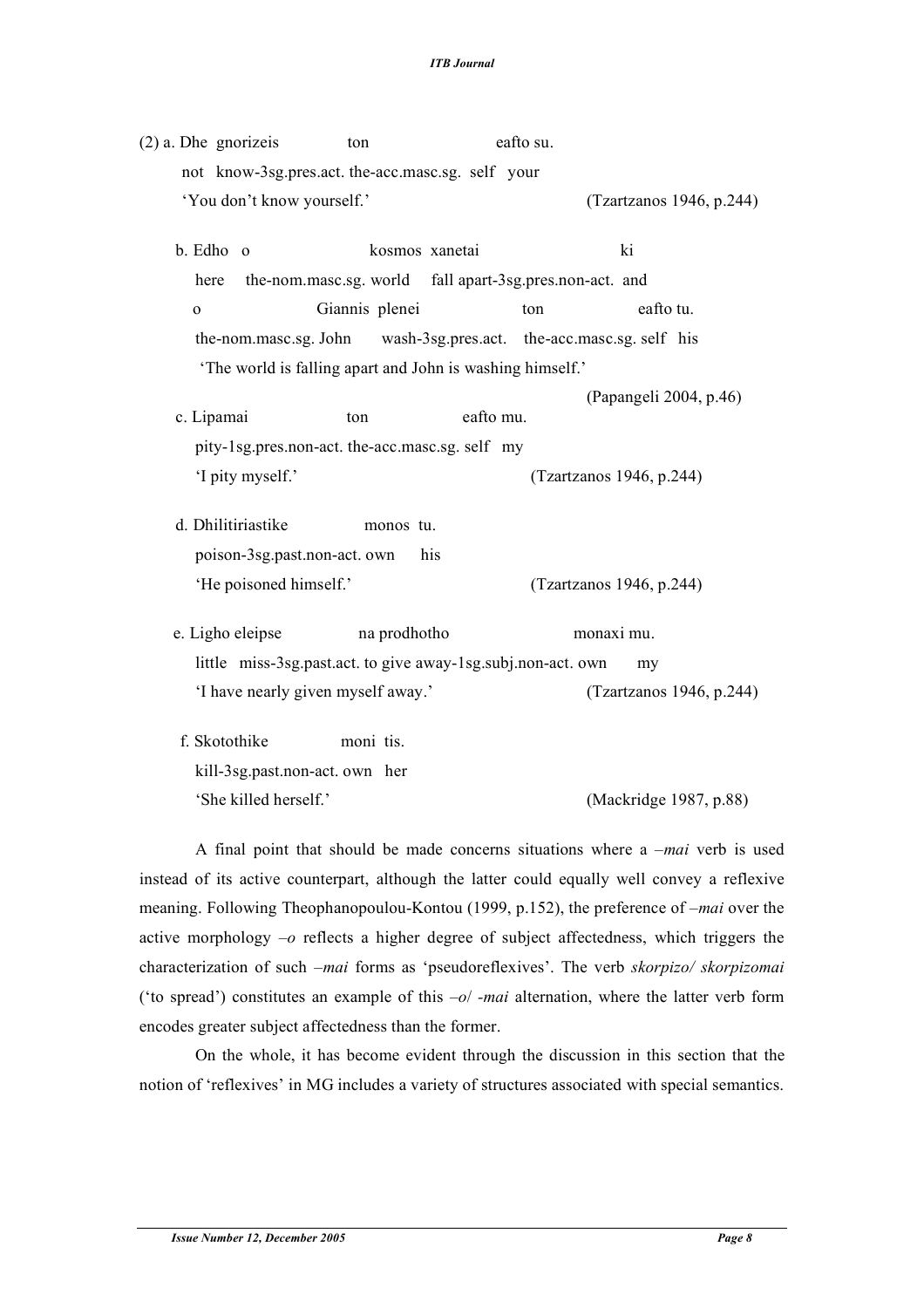#### *1.2 MG Reciprocals*

MG reciprocals are structurally similar to reflexives; specifically, reciprocity is generally expressed by plural *–mai* verbs  $((3))^7$ . In addition, it should be noted that MG also has two overt markers of reciprocal semantics (Tzartzanos 1946, p.246), which correspond to what Kemmer (1993, p.103) refers to as 'light' and 'heavy' reciprocal markers. That is, the ancient reciprocal pronoun *allilo-* ('each other') can be incorporated to a non-active plural verb ((4)), or, alternatively, a singular or plural transitive verb is used in combination with the 'heavy' reciprocal marker *o* enas ton allo<sup>8</sup> (lit. 'the one the other') ((5)). For emphatic purposes, a structure consisting of a *–mai* verb followed by the adjunct prepositional phrase *metaksi mas*/ *sas*/ *tus* ('between (among) us/ you/ them') is used ((6)). Lastly, it is worth noting that some morphologically active verbs have an inherently reciprocal meaning (Tzartzanos 1946, p.246), as illustrated in examples *7a*, *7b* and *7c* below:

(3) a. Agaliazondai.

| hug-3pl.pres.non-act.                             |                          |
|---------------------------------------------------|--------------------------|
| 'They hug each other.'                            | (Tzartzanos 1946, p.241) |
|                                                   |                          |
| b. Tilefoniundai.                                 |                          |
| call-3pl.pres.non-act.                            |                          |
| 'They call each other.'                           | (Papangeli 2004, p. 100) |
|                                                   |                          |
| c. Antamonomaste.                                 |                          |
| meet up-1pl.pres.non-act                          |                          |
| 'We meet up.'                                     | (Tzartzanos 1946, p.241) |
|                                                   |                          |
| d. Koitaxtikame<br>sta                            | matia.                   |
| look-1pl.past.non-act. into the-acc.neut.pl. eyes |                          |
| 'We looked into each other's eyes.'               | (Mackridge 1987, p.88)   |

'The couple kissed.' (Mackridge 1987, pp.88-89)

 $\frac{7}{1}$  Singular non-active verbs may also convey reciprocal meaning when they take a collective noun as subject:

<sup>(</sup>ii) To zevghari filithike. the-nom.neut.sg. couple kiss-3sg.past.non-act.

<sup>8</sup> *O enas ton allo* is used with masculine subjects. Feminine and neuter subjects require the reciprocal pronouns *i mia tin alli* and *to ena to allo* respectively.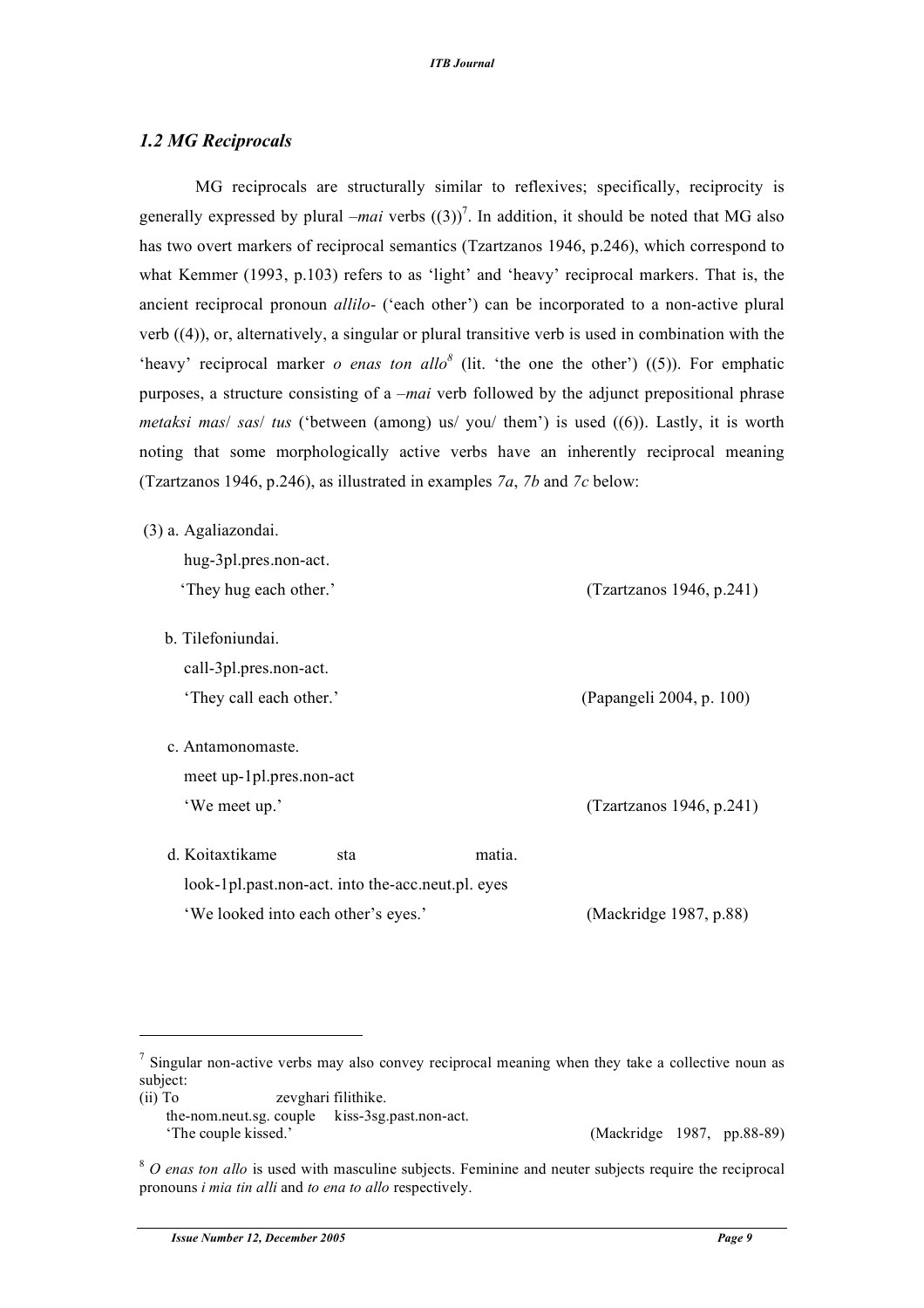(4) a. **Allilo**ipostirizondai. **each other** support-3pl.pres.non-act. 'They support each other.' (Tzartzanos 1946, p.246) b. **Allilo**peirazomaste. **each other** tease-3pl.pres.non-act. 'We tease each other.' (Mackridge 1987, p.89) (5) a. Koitakse o enas ton allo kai look-3sg.past.act. the-nom.masc.sg. one the-acc.masc.sg. other and xamoghelasan. smile-3pl.past.act. 'They looked at each other and smiled.' (Tzartzanos 1946, p.246) b. Plisiazun o enas ton allo. approach-3pl.pres.act. the-nom.masc.sg. one the-acc.masc.sg. other 'They are approaching one another.' (Mackridge 1987, p.89) c. Dhe milane o enas **me** ton  $\n <sup>9</sup>\n$ not talk-3pl.pres.act. the-nom.masc.sg. one with the-acc.masc.sg. other 'They don't talk to each other.' (Mackridge 1987, p.89) (6) Ta adherfakia aghapiondane metaksi tus. the-nom.neut.pl. siblings love-3pl.past.non-act among them 'The siblings loved one another.' (Tzartzanos 1946, p.246) (7) a. Ine kairos pu xorisan. be-3sg.pres. time that break up-3pl.past.act. 'They broke up with each other a long time ago.' (Tzartzanos 1946, p.246) b. Antamosame. meet up-1pl.past.act. 'We met up.' (Mirambel 1988, p.132) c. Dhosame xeria. give-1pl.past.act. hands 'We shook hands.' (Tzartzanos 1946, p.247)

 $\overline{a}$ 

<sup>&</sup>lt;sup>9</sup> Some verbs require that the reciprocal marker contain a prepositional phrase headed by an argumentmarking preposition compatible with each individual verb.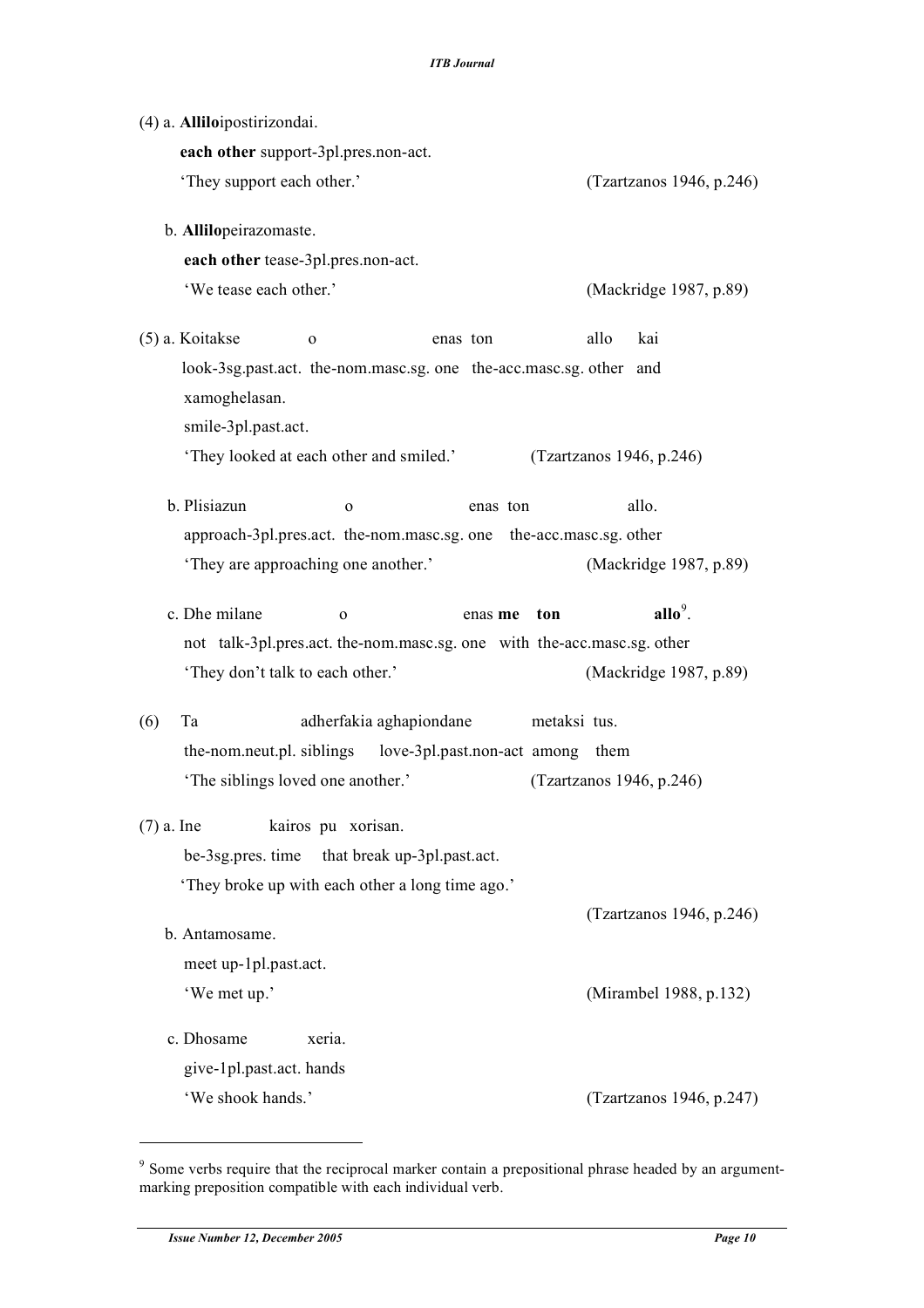To sum up, reciprocity can be expressed in MG in various ways, each of which is used to encode different semantic underpinnings.

On the basis of the data presented in 1.1 and 1.2, it can be concluded that reflexives and reciprocals are closely related in MG. That is, reflexivity and reciprocity are manifested syntactically in parallel ways. Besides, their correlation is best reflected in the fact that both notions can be expressed through the use of the same non-active verbal morphology. Taking into account that reciprocals are by default plural, it follows that "…Greek displays ambiguities when reflexive verbs are used with plural subjects" (Papangeli 2004, p.164). Examples of sentences that can have either a reflexive or a reciprocal reading are provided in (8) below:

(8) a. Oi kopeles xtenizondai. the-nom.fem.pl. girls comb-3pl.pres.non-act. 'The girls are combing *their*/ *each other's* hair.'

(Tsimpli in press-a, p.13)

b. Ta pedhia vrexondan me ta lastixa. the-nom.neut.pl. children throw water-3pl.past.non-act. with the-acc.neut.pl. hoses 'The children were throwing water *to themselves*/ *to each other* with the hoses.' (Papangeli 2004, p.73)

Hence, as illustrated in the above sentences, the verbal *–mai* suffix can be ambiguous between a reflexive and a reciprocal interpretation<sup>10</sup>. The discussion will now turn to a Role-and-Reference Grammar account of MG reflexive and reciprocal constructions.

### **2. MG Reflexives and Reciprocals: Analysis**

On the basis of the description of MG reflexives and reciprocals in the previous section as syntactically and semantically overlapping constructions, it is expected that their derivation within Role-and-Reference Grammar (henceforth RRG) will be accounted for in similar terms. The prediction is namely made that parallel MG reflexive and reciprocal structures are also derivationally similar.

Before turning to a closer examination of each of the constructions in question, a brief presentation of the traditional RRG machinery will be provided. RRG posits a single level of syntactic representation to which the semantic representation of a sentence is directly mapped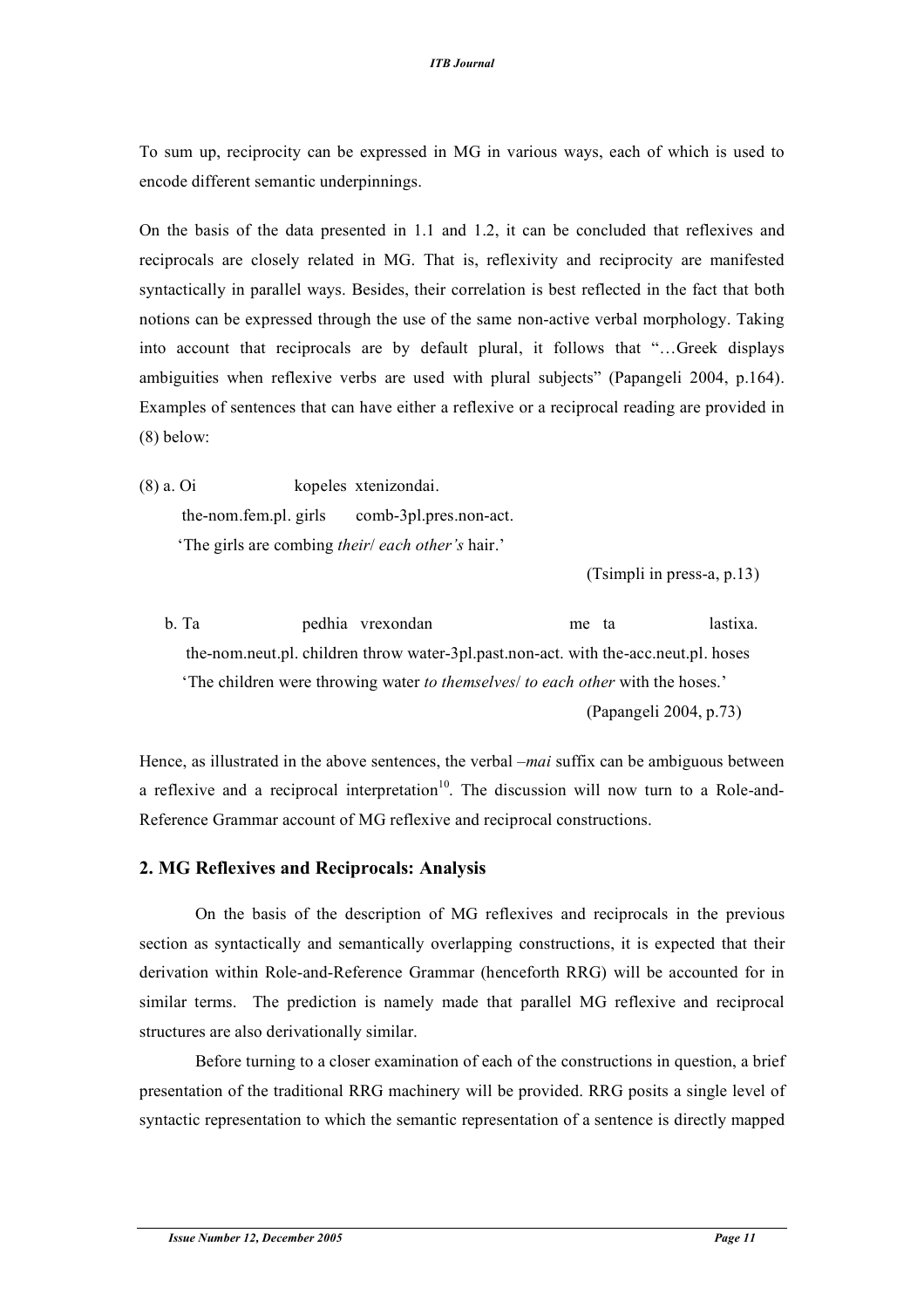(VanValin & LaPolla 1997, p.21) by means of certain linking principles. Default linking, however, can be overridden in voice constructions, as dictated by the Privileged Syntactic Argument (henceforth PSA) modulation and the argument modulation features. Specifically, the PSA modulation voice allows a non-actor $11$  argument to function as the syntactic pivot of the sentence; given the Actor-Undergoer hierarchy 12 presented in *Figure 1* below, it is usually the undergoer argument that is the primary topical participant in voice constructions, thus functioning as the syntactic pivot. The actor argument, on the other hand, appears in the clausal periphery or is entirely omitted, as postulated by the argument modulation voice (VanValin & LaPolla 1997, p.295).



With more specific reference to reflexives and reciprocals, RRG bases its analysis of such constructions on the notion of o(bliqueness)-command, according to which an argument x o-commands another argument y in the argument structure list if x precedes y. More concretely, RRG posits the Obliqueness Condition within the Binding Domain which states that "an anaphor must be coindexed with a less oblique member of the same logical structure in the minimal S containing the verb" (cf. Nolan 2000, p.23). In addition, adopting Jackendoff's (1972) proposal that the antecedent must be higher than the reflexive/ reciprocal on the thematic relations hierarchy, the Role Hierarchy Condition on Reflexivization (and reciprocalization) is posited that is stated as follows:

*Role Hierarchy Condition on Reflexivization:*

*The reflexive pronoun must not be higher on the following hierarchy than its antecedent: Actor> Undergoer> Other*

(VanValin 2001-b, p.7)

The analysis of MG reflexives and reciprocals presented below proceeds in accordance with the Obliqueness and the Role Hierarchy conditions; however, it should be

<sup>10</sup> The disambiguation of sentences like *8a* and *8b* can be forced by the choice of adjuncts and contextual factors (Papangeli 2004, pp. 52, 97).<br><sup>11</sup> Note that in ergative languages the undergoer constitutes the default syntactic pivot; thus, in voice

constructions it is the actor that is promoted to the PSA position. Yet, MG being an accusative language, reference will be made throughout only to the alterations involved in languages of this type.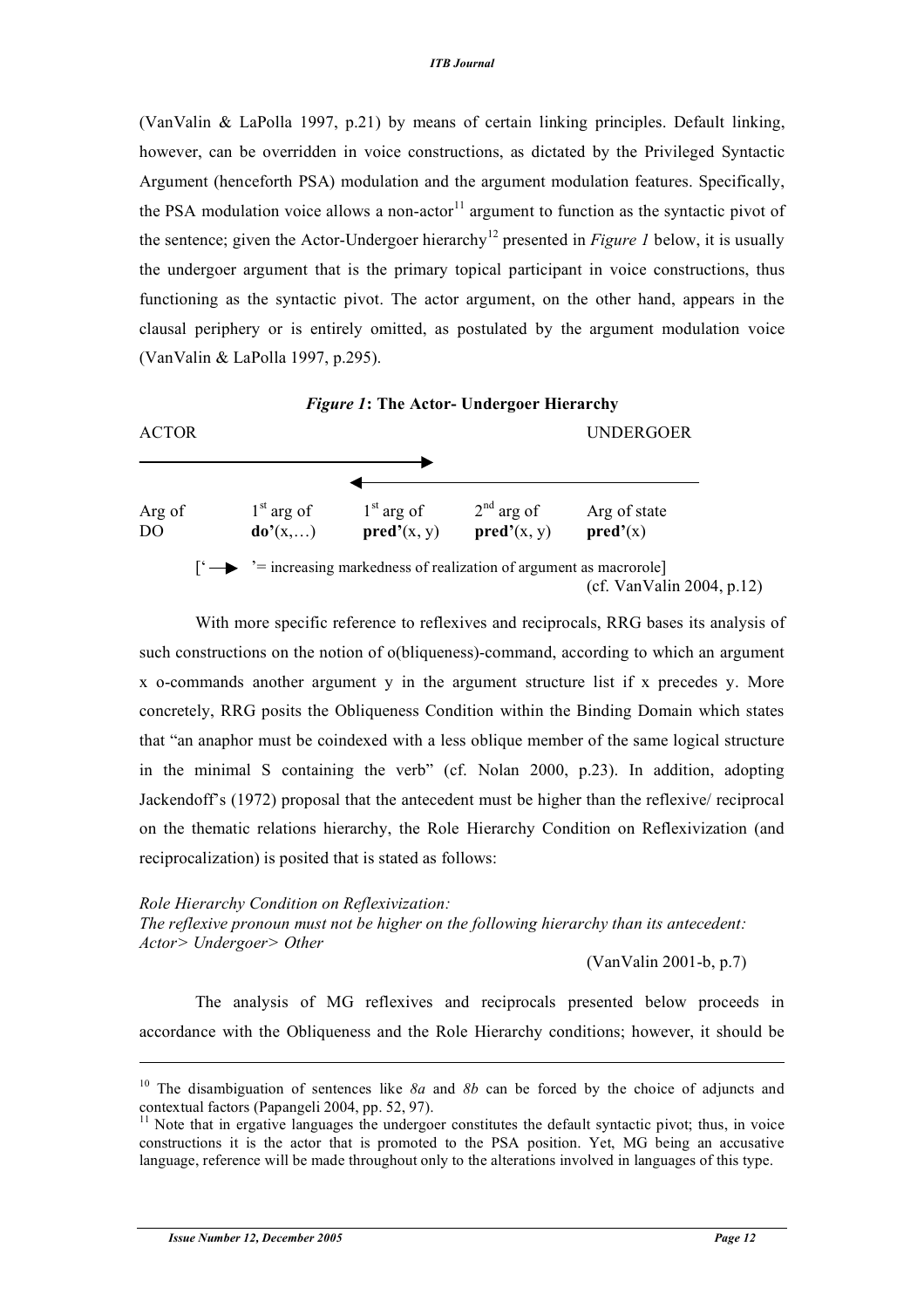noted that this analysis is based on an extended version of the traditional RRG organization structure.

At the semantic level, it will be assumed that three steps are involved. Firstly, the retrieval from the lexicon takes place of the appropriate logical structure which contains abstract valency slots. At a next step, the construal of the specific event is achieved by means of full argument specification; and finally, the logical structure gets further modified by its adjustment to construction-specific operations of information packaging. *–mai* constructions, for instance, will be shown to involve argument deletion or obliqueness, thus resulting in single-argument logical structures, while plain reflexives and prototypical reciprocals will trigger argument coindexation. For reasons of convenience, these three steps at the level of semantic representation will be referred to as LS0, LS1 and LS2 respectively<sup>13</sup>.

Once LS2 has been specified, it is then realized at the syntactic level. More concretely, at the next step upwards (S1), the linear sequence of the elements of the sentence is represented; yet, no further information will be assumed to be encoded at this step with respect to the sentential elements, their morphological properties being specified at the final overt S2 stage of the derivation. In other words, this two-step syntactic representation is assumed to provide all the information that in the traditional RRG account is conflated in the single morphosyntactic representation postulated.

As a final remark, it should be mentioned that, where necessary, a featuredecompositional approach will be adopted at LS0, in an attempt to represent formally the constraints pertaining to the predicate in each construction and to its arguments. In this way, a more fine-grained description of MG reflexive and reciprocal constructions will be attempted, thus enabling a more succinct capturing of their similarities and differences.

#### *2.1 The Syntax of MG Reflexives*

Focusing initially on *–mai* reflexives, (9 & 10) below illustrates the various steps underlying their derivation:

(9) O athlitis proponeitai.

the-nom.masc.sg. athlete train-3sg.pres.non-act

'The athlete trains himself.' (Tsopanakis 1994, p.356)

<sup>&</sup>lt;sup>12</sup> RRG postulates two generalized semantic macroroles, Actor and Undergoer, the prototypes of which are the thematic relations of agent and patient respectively (VanValin & LaPolla 1997, p.143).<br><sup>13</sup> This analysis constitutes, in essence, a more elaborated version of Vihman's (2004, p.iv) proposal

that there are two levels of semantic representation "one in the lexicon, with abstract valency slots, and the other on a construction-specific level, with fully specified arguments".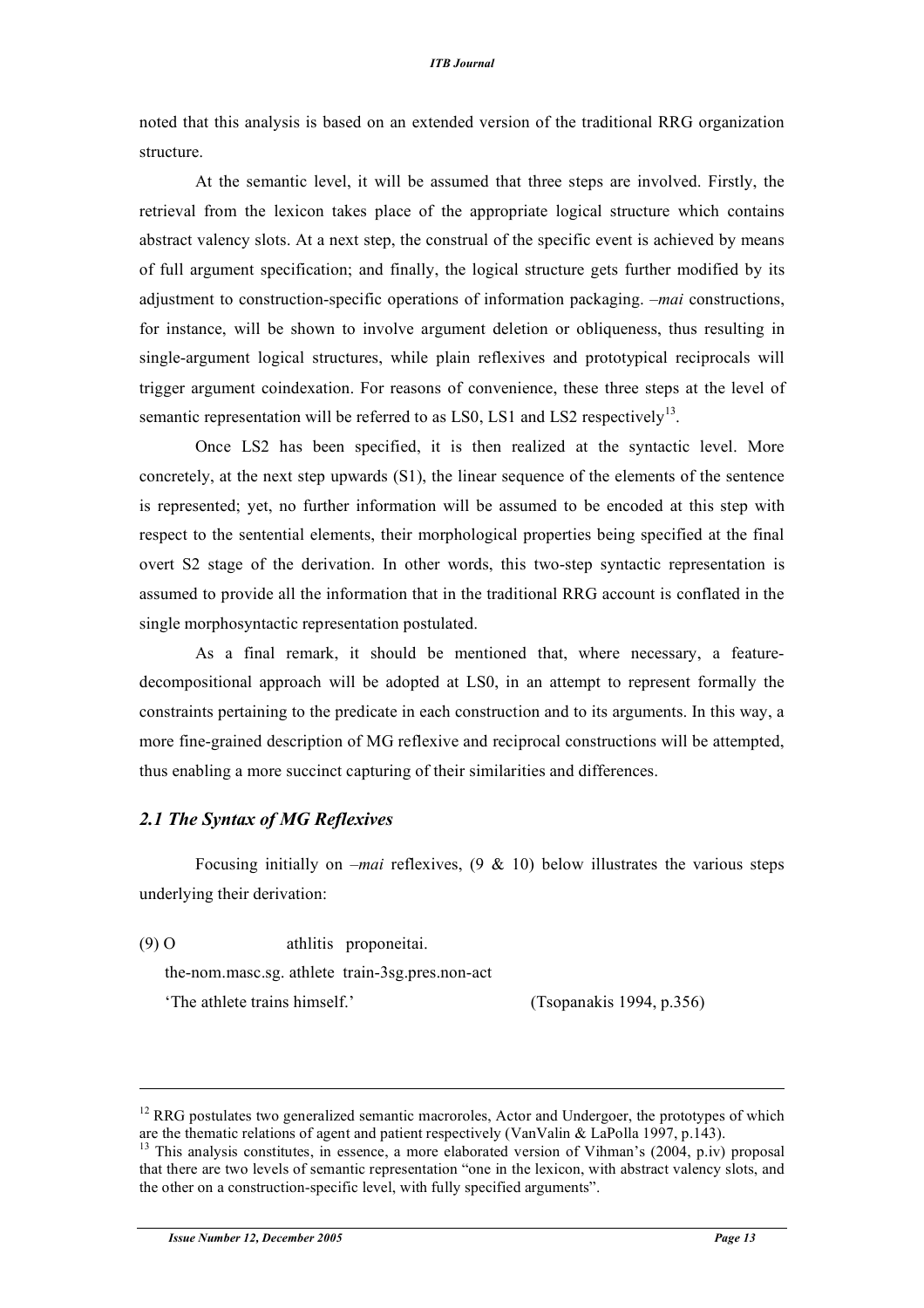

 $S1:$  [CLAUSE  $[cosE]$  [PSA O athlitis],  $[<sub>NUC</sub>$  propono]]]

#### LS2: BECOME **proponimenos**'(o athlitis)

LS1:  $\mathbf{do}$ '(o athlitis<sub>i</sub>, [propono'([o athlitis]<sub>i</sub>, o eaftos tu<sub>i</sub>)])

|  |  |  |  | LS0: <b>do</b> '(x <sub>i</sub> AGR $\boxed{1}$ , [propono', (x <sub>i</sub> , y <sub>i</sub> AGR $\boxed{1}$ )]) |  |  |  |
|--|--|--|--|-------------------------------------------------------------------------------------------------------------------|--|--|--|
|--|--|--|--|-------------------------------------------------------------------------------------------------------------------|--|--|--|

This LS0 has two arguments in it, the leftmost one being the actor and the rightmost one the undergoer. At LS1 macrorole specification occurs, with *o athlitis* being mapped to actor and *o eaftos tu* to undergoer. Reflexivity arises in the sense that "…the second participant, the undergoer and object of the sentence, is pointing back reflexively to the first participant, the actor and its antecedent" (Nolan 2000, p.34). Besides, the reflexive reading is enforced by virtue of the fact that both arguments carry the same agreement features. Incidentally, it is worth noting that this reflexivity is well-formed, since both arguments are within the scope of predication of *propono*, and both the Obliqueness and the Role Hierarchy conditions are satisfied. However, M-transitivity<sup>15</sup> is reduced at LS2 from two macroroles to one by means of undergoer suppression. Thus, *o athlitis* surfaces at S1 in its default core-initial argument

<sup>&</sup>lt;sup>14</sup> Following VanValin & LaPolla (1997, p.393), I will assume that reflexive elements "...appear in logical structure in the form that they will appear in the actually realized sentence, case marking aside". That is, the appropriate person, number and gender features will be present at LS1, while, similarly to other referring expressions, case marking specification will take place at S2.

Note, however, that nominative is chosen as the default case in which nominals derive from the lexicon. On this ground, all nominals in this and the following diagrams will by convention appear at LS in nominative case.

Moreover, the predicate following BECOME at LS2 is the passive perfect participle of the LS1 verb predicate. Hence, *proponimenos* in the above diagram, for example, is the passive perfect participle of the LS1 verb predicate *propono*. Participial predicates will appear throughout in the default nominative masculine singular form.

<sup>&</sup>lt;sup>15</sup> "[T]ransitivity in RRG is defined in terms of the number of macroroles that a verb takes..." (VanValin 2004, p.12); RRG employs this term in order to distinguish between its semantically-based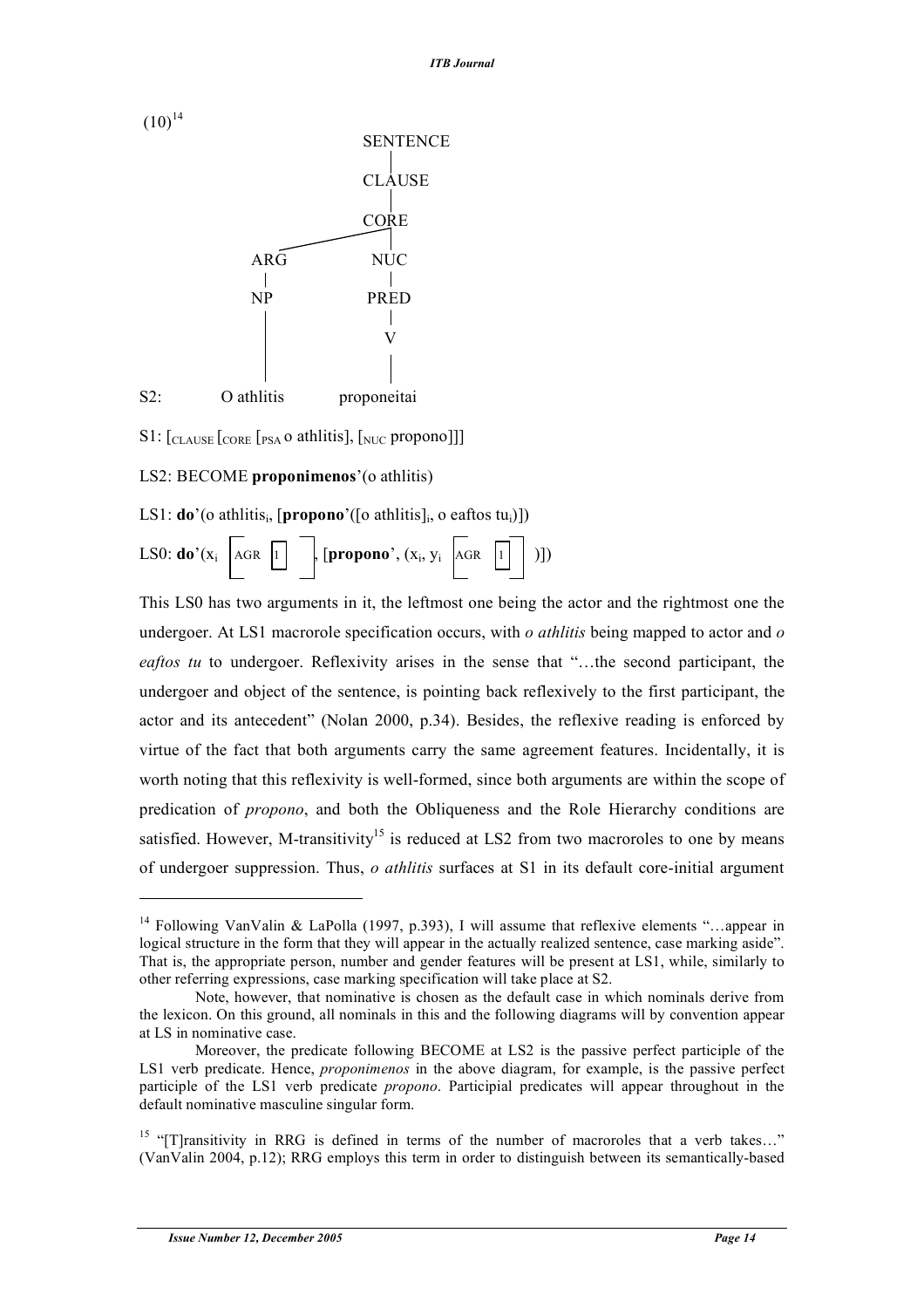position, while the reflexive interpretation remains intact through the addition at S2 of the non-active suffix to the verb, which "…has no function other than signalling that the actor and undergoer are the same participant" (VanValin & LaPolla 1997, p.395 for Lakhota)<sup>16</sup>.

As for the derivation of *afto-* incorporation reflexives, it is represented in the following diagram:

(11) Aftokatastrefomai.

```
self destroy-1sg.pres.non-act
'I destroy myself.' (Theophanopoulou-Kontou, 1997, p.117)
```
(12)

 $\overline{a}$ 



S1:  $\left[CLAUSE \right]$   $\left[PSA \oslash i\right]$ ,  $\left[NUC \right]$  afto<sub>i</sub>-, katastrefo]]

LS2: BECOME aftoi- **katestrammenos**'(∅i)

LS1: **do**' $(\emptyset$ <sub>i</sub>, [**katastrefo**' $(\emptyset$ <sub>i</sub>, afto<sub>i</sub>-)])

LS0: **do**'( $x_i$  AGR 1 ), [**katastrefo**',  $(x_i, y_i$  AGR 1 )])

*Katastrefo* is transitive in nature and, hence, LS0 has two arguments in it. The actor argument is specified at LS1 as  $\varnothing^{17}$ , while the reflexive clitic *afto*- takes the undergoer macrorole. Both macroroles are within the binding domain of the verb predicate and are thus linked together

 $17 \text{ } \emptyset$  is used to symbolize a covertly realized (i.e. phonetically null) actor. Note that MG is a null subject language, where a phonetically null constituent is licensed in subject position by strong agreement features (cf. Chomsky 1995, p.77).

definition of transitivity and other theories' syntactic characterization of transitivity in terms of the number of syntactic arguments (S-transitivity) (cf. VanValin & LaPolla 1997, p.150).<br><sup>16</sup> Emphatic reflexives (see *2d*, *2e*, *2f* in 1.1) will be assumed to involve the same linking procedures as

those just described with respect to the derivation of  $(9 \& 10)$  above. The only difference between the derivation of non-emphatic and emphatic *–mai* reflexives is that in the latter, as opposed to the former, an adjunct phrase headed by *monos* is inserted at LS2 which is coindexed with the subject of the sentence.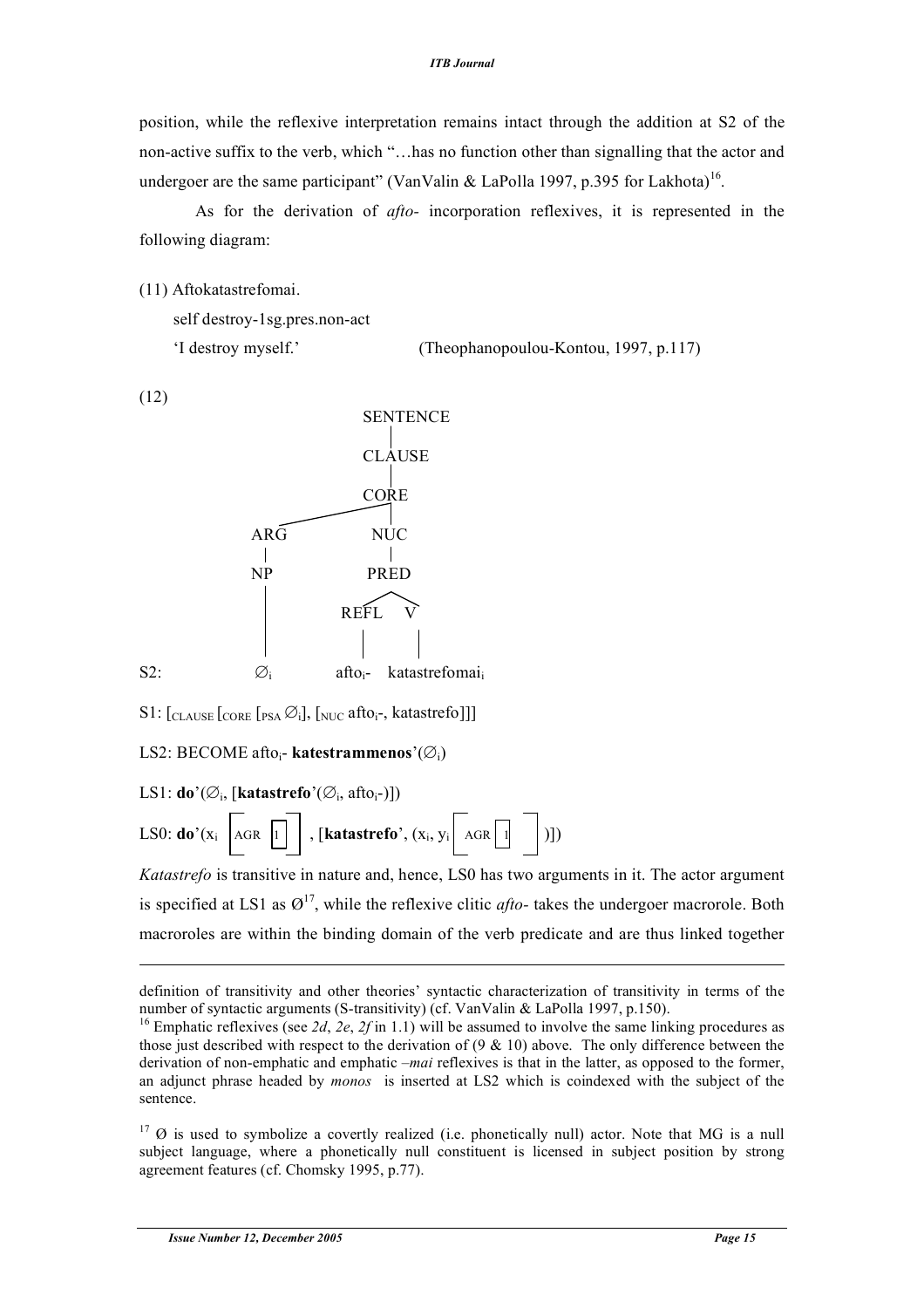through a relation of reflexivity. Besides, the Obliqueness and the Role Hierarchy conditions are also satisfied, since the overtly null antecedent is less oblique and higher on the thematic hierarchy than the reflexive *afto-*. Furthermore, it is worth noting that actor and undergoer are identical in terms of phi-feature specification, which follows naturally from the reflexivity relation that holds between them. *Afto-* remains overtly present also at LS2; yet, as can be observed in (12), it does not occupy an argument position anymore, thus leaving the null actor as the single argument in the logical structure. As a result, a template with only one argument slot is selected, to which the null actor is mapped at S1. *Afto-*, on the other hand, is prefixed to the verb predicate; the latter gets at S2 the non-active suffix *–mai* attached to it, which encodes the reflexive interpretation at the syntactic level "…by interpreting the privileged syntactic argument as both actor and undergoer simultaneously..." (VanValin & LaPolla 1997, p.411). Of course, the presence of *afto-* enhances the reflexive reading of the sentence.

Turning to MG plain reflexives, the linking operations underlying their derivation are schematically represented in the following figure:

(13) Gimnazeis ton eafto su. train-2sg.pres.act. the-acc.masc.sg. self your 'You train yourself.' (Tzartzanos 1946, p.239)



LS0: **do**'( $x_i$  AGR 1 , [**gimnazo**',  $(x_i, y_i$  AGR 1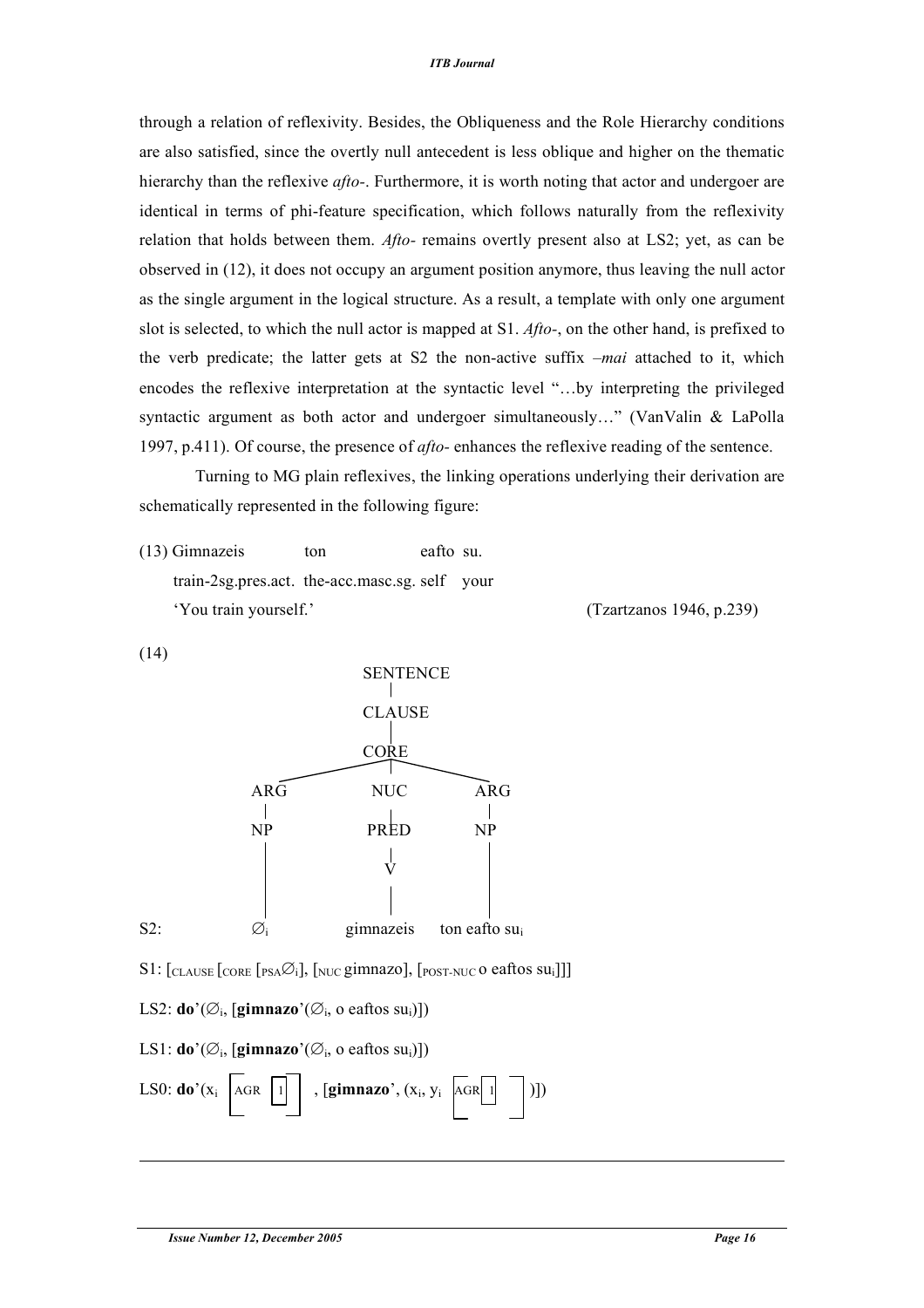At LS0 both an actor and an undergoer exist for the verb predicate *gimnazo*, which are specified at LS1 as Ø and *o eaftos su* respectively. The reflexive marker *o eaftos su* encodes, in turn, that both arguments share the same reference, thus giving rise to a relation of reflexivity between them. Moving to LS2, the undergoer is still overtly recorded; consequently, Ø and *o eaftos su* are linked to their default positions at S1, the former becoming the PSA and the latter surfacing in the immediately post-nuclear core argument slot. Finally, at S2 accusative case is assigned to the reflexive marker and active morphology is attached to the verb, thus resulting in (13) above.

Lastly, as mentioned in 1.1, reflexivity is occasionally expressed by active intransitive verbs. In such cases, reflexivity is not the result of any syntactic operations; on the contrary, it constitutes an inherent feature of the lexical semantics of individual predicates. Therefore, no special linking algorithm is at work in this case<sup>18</sup>.

#### *2.2 The Syntax of MG Reciprocals*

As will be illustrated in the following discussion, reciprocal constructions are analogous to reflexive ones in terms of logical structure and syntactic representation, and of the underlying linking operations.

Firstly, as regards reciprocal constructions that are built around *–mai* predicates, their derivation proceeds as follows:

(15) Agaliazondai.

l

hug-3pl.pres.non-act.

'They hug each other.' (Tzartzanos 1946, p.241)

<sup>&</sup>lt;sup>18</sup> As regards indirect reflexives, their derivation will be treated as being the same as that of their direct counterparts.

With reference to *-mai* indirect reflexives (see *1d, 1e* in 1.1), on the one hand, their derivation involves identical linking operations to those involved in the derivation of direct reflexives. The only difference between them lies in LS0 specification; in the case namely of indirect reflexives, the actor argument will be assumed to carry a [-AGENCY] feature that is non-present at LS0 in (10). In other words, what is encoded in this way is that the direct reflexive actor carries a greater degree of agentivity than the indirect reflexive actor.

*<sup>–</sup>o* indirect reflexives (see *a*, *b* in footnote 5), on the other hand, constitute typical transitive constructions. In this respect, they resemble - in linking terms - the plain reflexive in  $(13 \& 14)$ ; yet, the undergoer in indirect reflexives is not a reflexive marker and the actor argument bears the [-AGENCY] specification, which are the two properties that distinguish *–o* indirect from plain reflexives.

On the whole then, indirect reflexives are formally differentiated from direct ones by virtue of the LS0 [-AGENCY] feature that is present in the former but not in the latter.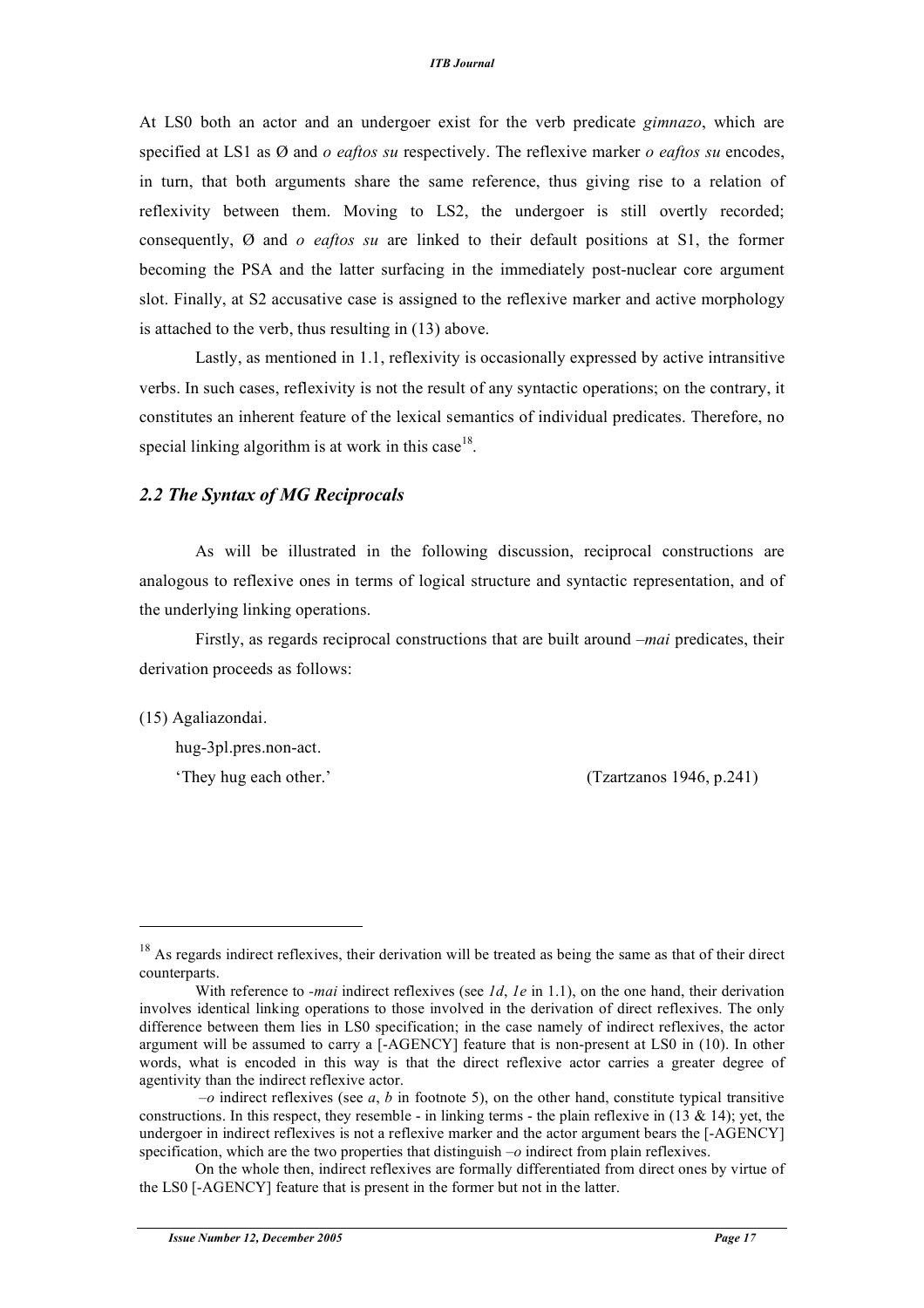

 $S1:$  [CLAUSE [CORE [PSA $\varnothing$ ], [NUC agaliazo]]]

#### LS2: BECOME **agaliasmenos**'(∅)

LS1: **do**'( $\varnothing$ <sub>i</sub>, [**agaliazo**'( $\varnothing$ <sub>i</sub>, [**o** enas ton allo]<sub>i</sub>)])



*Agaliazo* is a transitive verb that takes two arguments at LS0, the actor x and the undergoer y. At the next derivational step, x is filled by Ø and y by the reciprocal marker *o enas ton allo*, both of which carry the same agreement specification. It is worth noting that the two macroroles are plural in number, thus agreeing with *agaliazo* that is necessarily marked as plural. In other words, plural agreement marking constitutes an obligatory requirement for the formation of reciprocal constructions. Reciprocity is well formed given that  $\emptyset$  is less oblique and higher on the thematic hierarchy than *o enas ton allo*<sup>19</sup>. Moving to LS2, the reciprocal marker gets suppressed; hence, a template with the single PSA slot is selected from the syntactic inventory, to which Ø is mapped at S1. The undergoer *o enas ton allo* is therefore covertly manifest in the syntax through the attachment at S2 of the non-active morphology to *agaliazo*, which serves to signal that "…any of the initiators of the action, the actors, can also be considered as the endpoint of the action, the undergoers" (Nolan 2000, p.36). Hence arises the reciprocity of (15) above<sup>20</sup>.

 $19$  Similarly to reflexives, the well-formedness of reciprocal constructions will be judged on the basis of

the Obliqueness and the Role Hierarchy conditions.<br><sup>20</sup> The same analysis can be applied to emphatic reciprocals (see (6) in 1.2). Their difference lies at LS2, where in emphatic reciprocals, as opposed to non-emphatic ones, an adjunct *metaksi* phrase is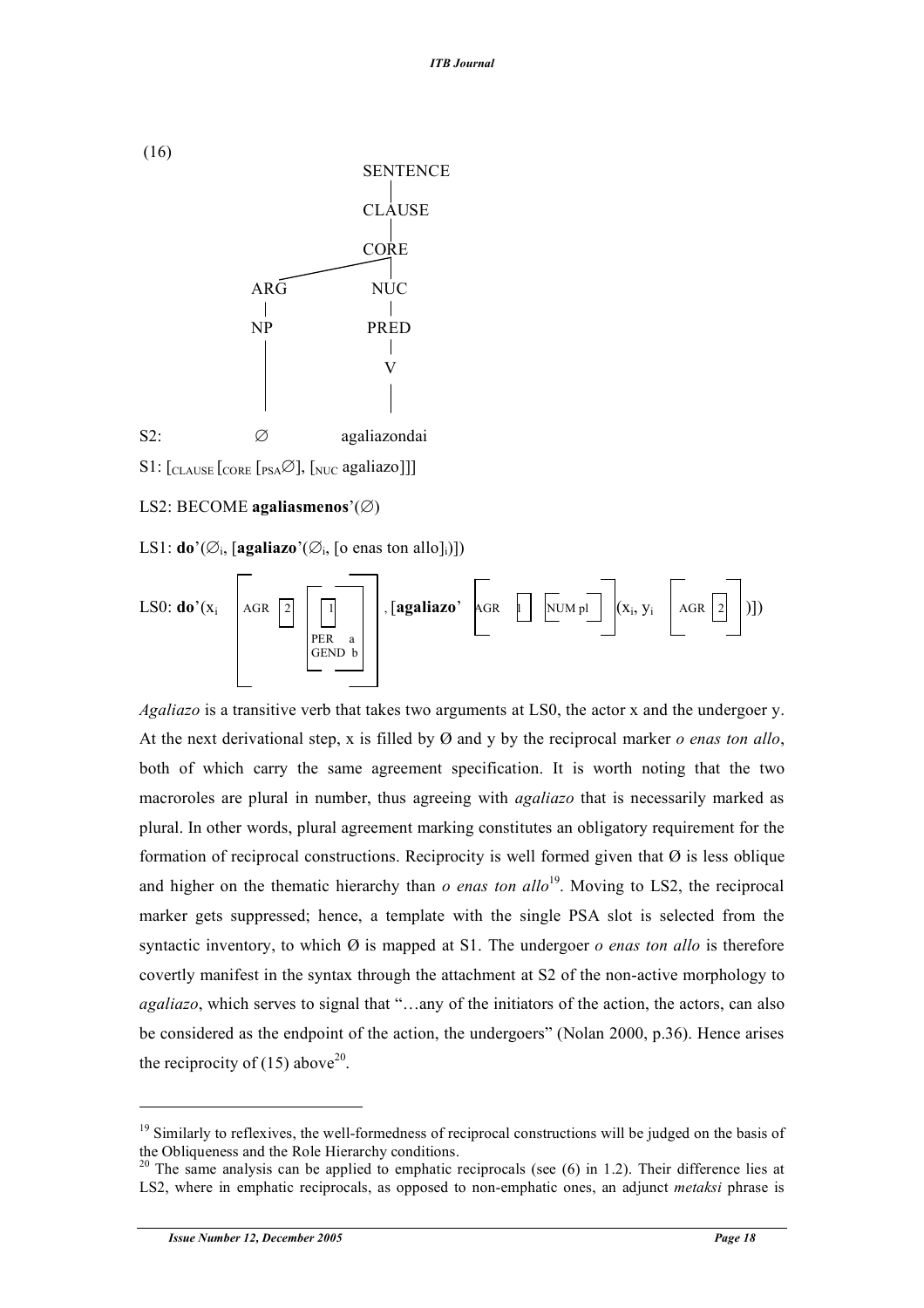#### *ITB Journal*

With reference to *allilo-* incorporation reciprocals, their derivation is diagrammed in the following figure:

(17) Allilopeirazomaste.

each other tease-3pl.pres.non-act.

'We tease each other.' (Mackridge 1987, p.89)

(18)



S1:  $\left[\text{CLAUSE}\left[\text{CORE}\left[\text{PSA}\,\emptyset\right]\right], \left[\text{NUC}\text{allilo}_i\text{-}, \text{peirazo}\right]\right]\right]$ 

#### LS2: BECOME alliloi- **peiraghmenos**'(∅i)

LS1: **do**'( $\varnothing$ <sub>i</sub>, [**peirazo**'( $\varnothing$ <sub>i</sub>, allilo<sub>i</sub>-)])



This LS0, similarly to the LS0 in (16) above, has two arguments in it, and the verb predicate carries plural agreement marking. x and y are specified at LS1 as  $\varnothing$  and the reciprocal clitic *allilo-* respectively. Given the anaphoric status of *allilo-*21 and that both Ø and *allilo-* are in the scope of predication of *peirazo*, it follows that *allilo-* is bound by Ø. Thus, both arguments carry the same agreement features, while the Obliqueness and the Role Hierarchy conditions are also satisfied. At LS2 a single-argument logical structure is derived, since *allilo-* is no longer in an argument position. Consequently, the null actor is mapped at S1 to PSA, the reciprocal clitic being prefixed to *peirazo*. Non-active morphology is added to the verb at S2

inserted, which is linked to the first conjunct of the logical structure by means of coindexation. This adjunct phrase is then mapped in syntax to a clause peripheral position and attributes an emphatic interpretation to the reciprocity conveyed.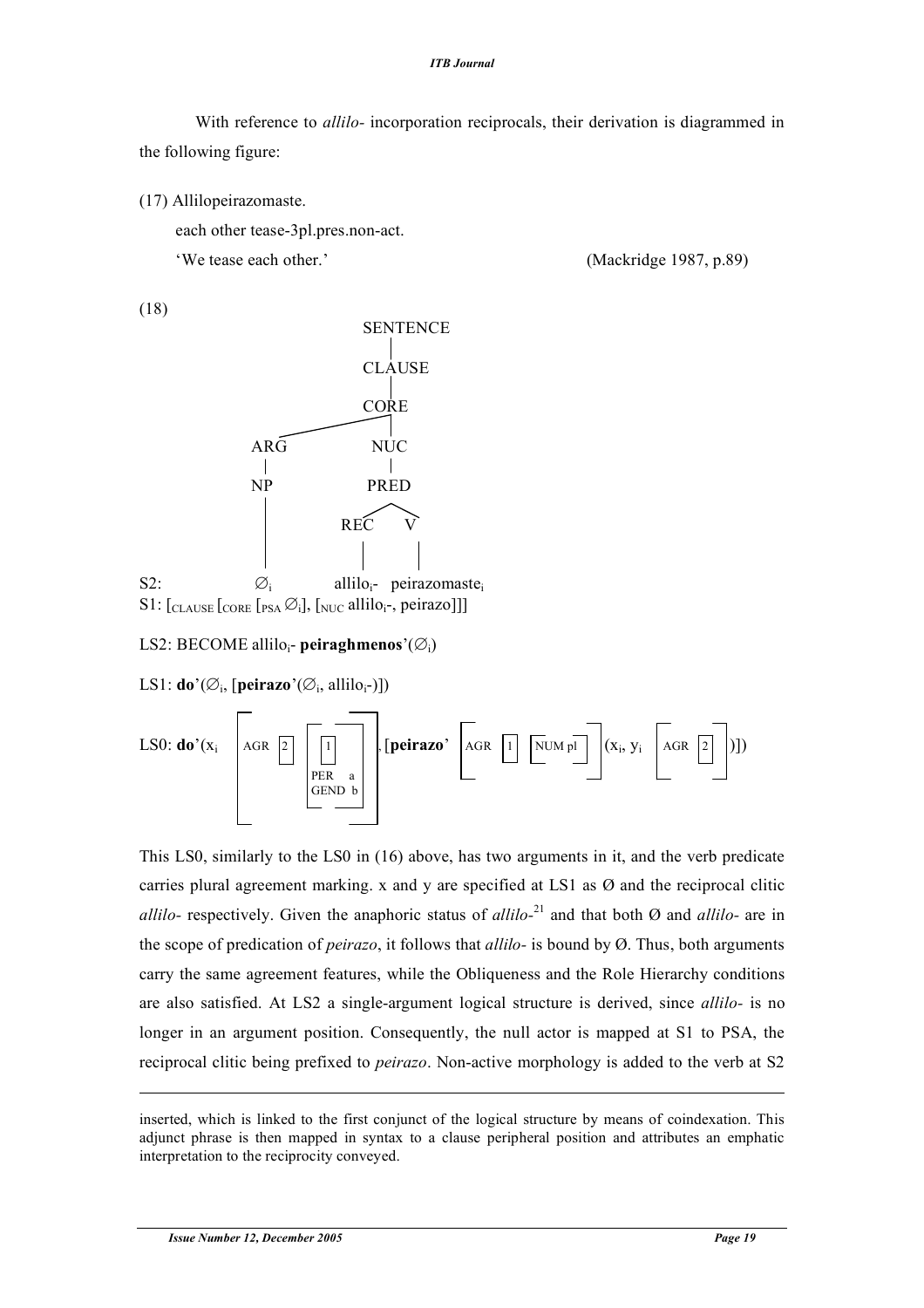and thus the reciprocal interpretation is encoded at the syntactic level; besides, the presence of *allilo-* also contributes to the reciprocity conveyed.

Turning now to *–o* reciprocals that are followed by the heavy reciprocal marker *o enas ton allo*, (19 & 20) below is illustrative of their underlying semantic representation and of the linking operations deriving their surface syntactic form:

(19) Plisiazun o enas ton allo approach-3pl.pres.act. the-nom.masc.sg. one the-acc.masc.sg. other 'They are approaching one another.' (Mackridge 1987, p.89)

(20)



S1:  $[_{\text{CLAUSE}}$   $[_{\text{CORE}}$   $[_{\text{PSA}}\varnothing_i]$ ,  $[_{\text{NUC}}$  plisiazo],  $[_{\text{POST-NUC}}$  [o enas ton allo]<sub>i</sub>]]]

LS2: **do**'( $\varnothing$ <sub>i</sub>, [**plisiazo**'( $\varnothing$ <sub>i</sub>, [**o** enas ton allo]<sub>i</sub>)])

LS1: **do**'( $\emptyset$ <sub>i</sub>, [**plisiazo**'( $\emptyset$ <sub>i</sub>, [**o** enas ton allo]<sub>i</sub>)])



Given the transitivity of *plisiazo*, which bears plural agreement specification, two arguments are present at LS0. At LS1, Ø is mapped to the actor x and *o enas ton allo* to the undergoer y argument. In virtue of the reciprocal coreference it signals, *o enas ton allo* necessarily agrees with  $\emptyset$  in terms of case and phi-features. Besides, reciprocity is well formed since the  $\emptyset$ antecedent precedes the reciprocal marker in the argument structure list and is higher than it on the thematic hierarchy, thus satisfying the Obliqueness and the Role Hierarchy conditions respectively. Moving to LS2, *o enas ton allo* still occupies the undergoer position and,

 $21$  Following the generative tradition, RRG treats both reflexives and reciprocals as anaphoric in nature.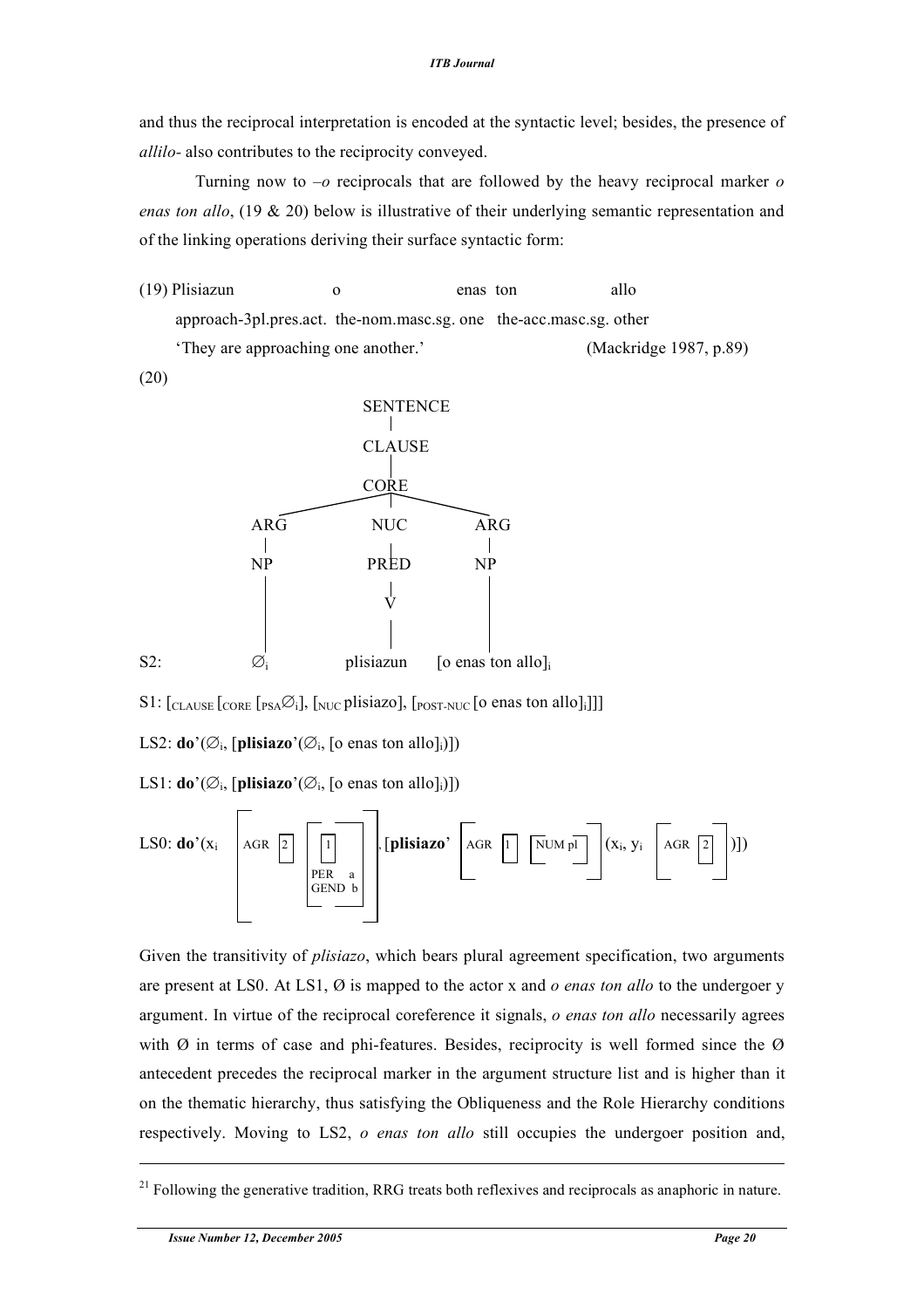therefore, a template with two argument slots is selected. Ø and *o enas ton allo* are then mapped respectively to their default core-initial and core-final positions at S1, while the necessary morphological features are added at S2.

Finally, reciprocity constitutes an inherent property of certain morphologically active verbs (see (7) in 1.2); in such cases, however, it is purely lexical in nature and not the result of special linking operations.

#### **3. Summary and Conclusions**

On the whole, the discussion in this paper has shown that parallel reflexive and reciprocal constructions can be accounted for in similar terms within Role-and-Reference Grammar. All *–mai* reflexives and reciprocals were marked by argument reduction at LS2,  *mai*<sup>22</sup> and emphatic ones involving undergoer suppression and pronoun incorporation ones undergoer prefixation to the verb predicate. In  $-o$  reflexives and reciprocals, on the other hand, that are followed by *ton eafto mu* and *o enas ton allo* respectively, "…the [undergoer] is not understood and covert…but overt and explicitly represented…within the syntax" (Nolan 2000, p.50). Lastly, reflexivity and reciprocity sometimes constitute an inherent part of the semantics of some verbs.

In general, lexical cases aside, all reflexive and reciprocal constructions were found to be well accounted for in terms of the Obliqueness condition within the binding domain, the Role Hierarchy condition and the principles of the Role-and-Reference Grammar framework implicit in the analysis throughout. Of course, this analysis was based on an enriched version of the Role-and-Reference Grammar machinery; that is, the traditional Role-and-Reference Grammar organization structure was extended to include three stages (LS0, LS1, LS2) at the semantic and two stages (S1, S2) at the syntactic level of representation, while a featuredecompositional approach was implemented at the LS level. In this way, a more succinct description and comparison/ contrast of Modern Greek reflexive and reciprocal constructions was aimed at and apparently attained.

 $\overline{a}$ 

 $22$  Here in the restricted sense of reflexives and reciprocals that involve neither an emphatic adjunct phrase nor an incorporated pronoun.